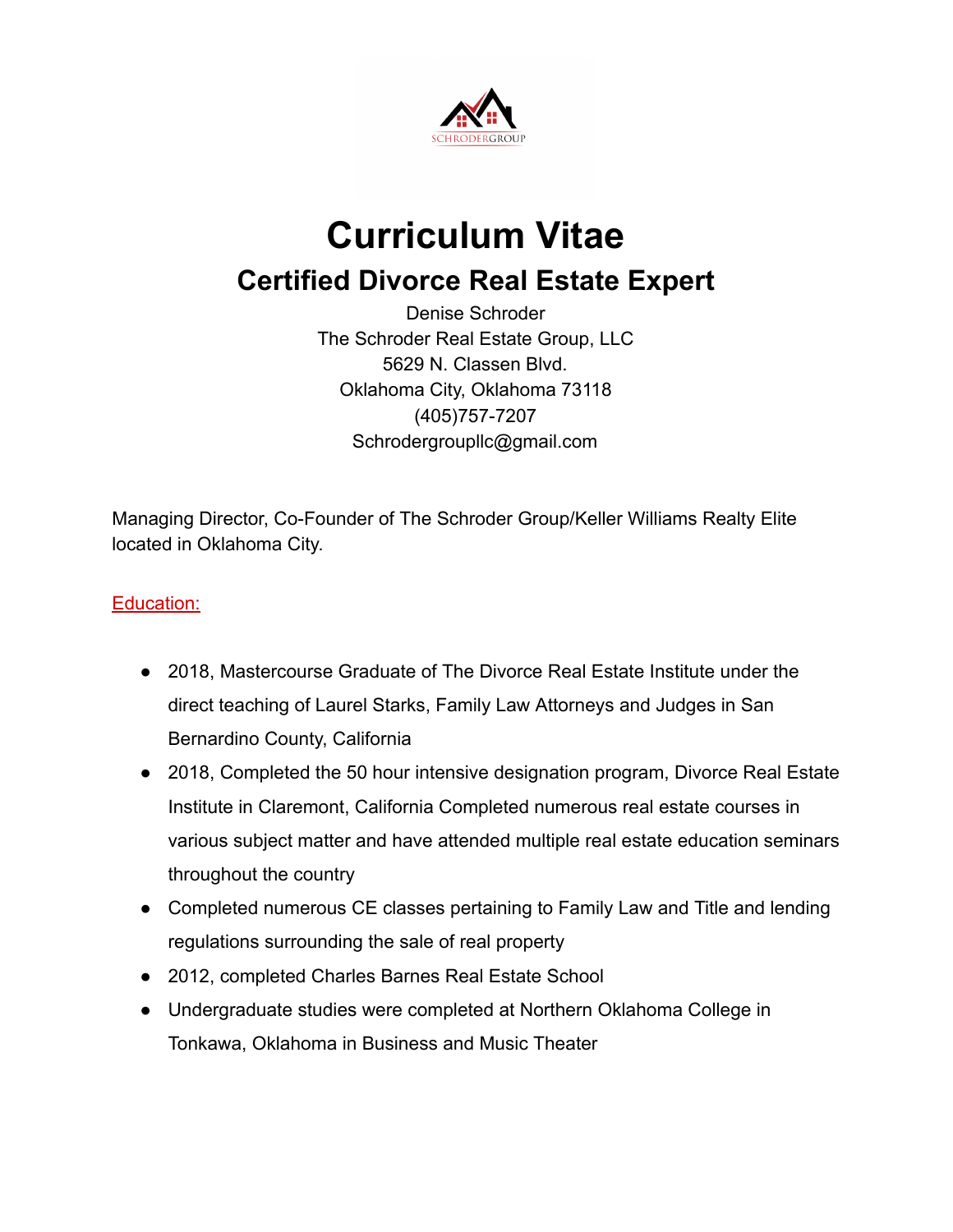#### Professional Accomplishments:

- Served nearly 480 families, \$90 million in Real Property volume since 2013.
- Ranks in the Top 1% locally and nationally among Realtors
- In 2014, succeeded in bringing the #1 show on HGTV, House Hunters here to OKC for the first time, ever. The network requested another episode that aired in 2017 and another airing in 2019. This program has an average viewership of 96 million households placing Oklahoma City on the map.
- In 2017, was Mentioned as Top Achievers in OKC Metro in The Daily Oklahoman
- In 2016 & 2017 were featured on Steve Harvey twice as Blended Family experts and an advocate for helping parents combat the Dangers of Teen Technology
- In 2015, Recognized as Innovators of the Year in our industry
- In 2014, Featured a local Real Estate resource for CBS, News 9 affiliate

#### Publications:

- 2018, Real Trends "The Thousand", annual ranking of top real estate agents and teams in America will be published in the Wall Street Journal on Friday, June 29, 2018
- 2017 to present, Staff writer for Dish on OKC
- 2015, Published in Inman News for Out of the Box marketing, which is is the leading real estate news source for real estate agents, Realtors, brokers, real estate executives and real estate technology leaders who need the latest real estate news, insights and analysis to grow their business and stay ahead of the competition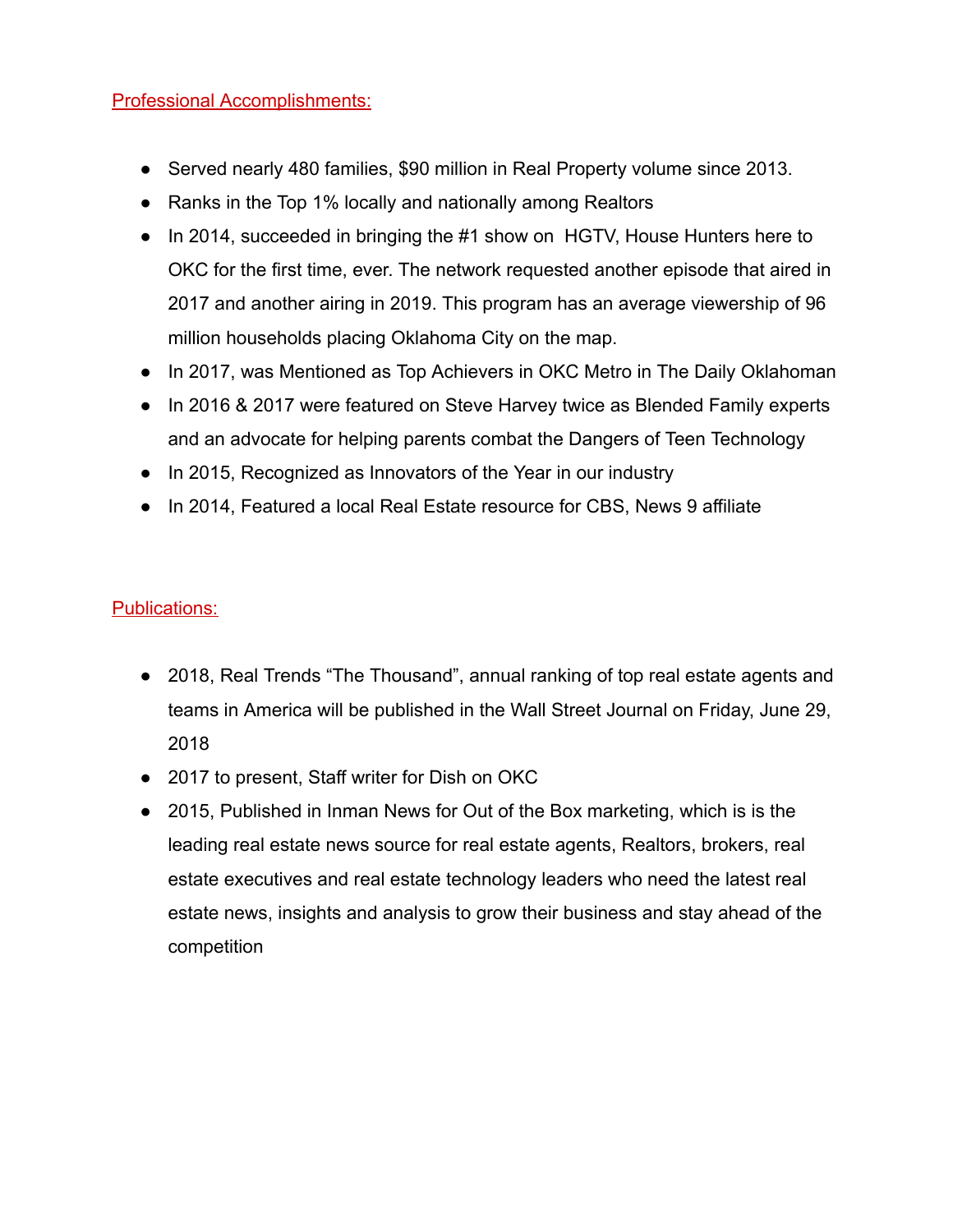## Teaching and Speaking Engagements

- 2018- Featured speaker (Knocking Down Barriers & Earning Your Worth) for the The NAHREP Organization
- 2017-present Instructor for Market Center on Marketing Strategies
- 2013 Selected to speak on a National panel on (Marketing Real Estate)

## **Divorce Real Estate Training:**

- A View from the Bench, The Honorable Kimberly S. Apaloo
- Being Appointed as an Expert under the Evidence Code vs. Serving by Agreement, by Shelly Jean John, Esq.
- 6 Elements of Persuasion, Shelly Jean John, Esq.
- To Duel or Not To Duel, A Perspective from the Family Law Community, by Marie Myers, Esq.
- Trial Prep Training, by Laurel Starks, CDRE
- MCLE Presentations for Family Law Attorneys, by Laurel Starks, CDRE
- Understanding the Foreclosure Process, by Laurel Starks, CDRE
- Using the Legal System When Parties Disagree, by Laurel Starks, CDRE

# Professional Memberships:

- Founding Member, Divorce Real Estate Institute
- Member, Oklahoma Association of Realtors
- Member, National Association of Realtors
- Member, Oklahoma City Metropolitan Association of Realtors